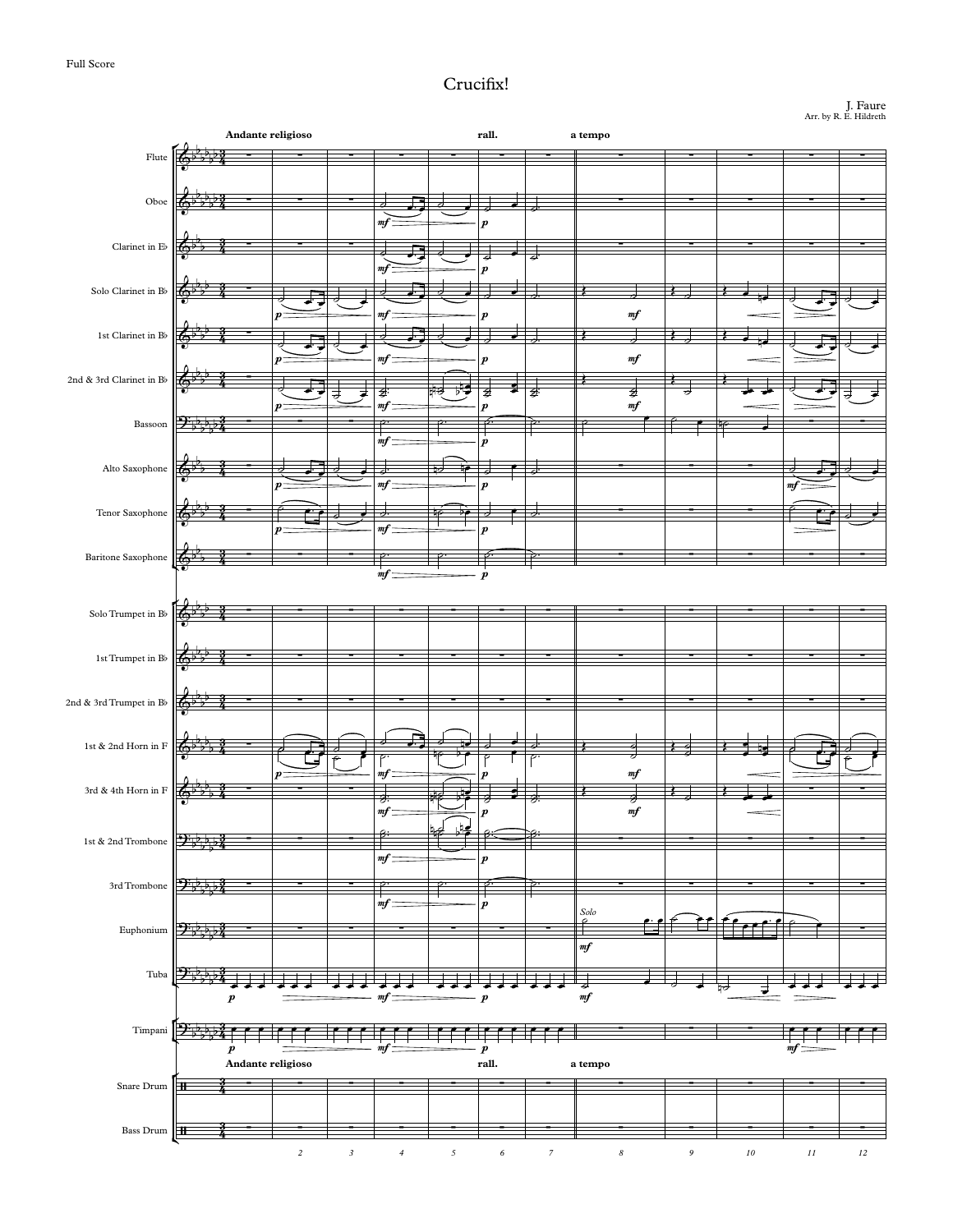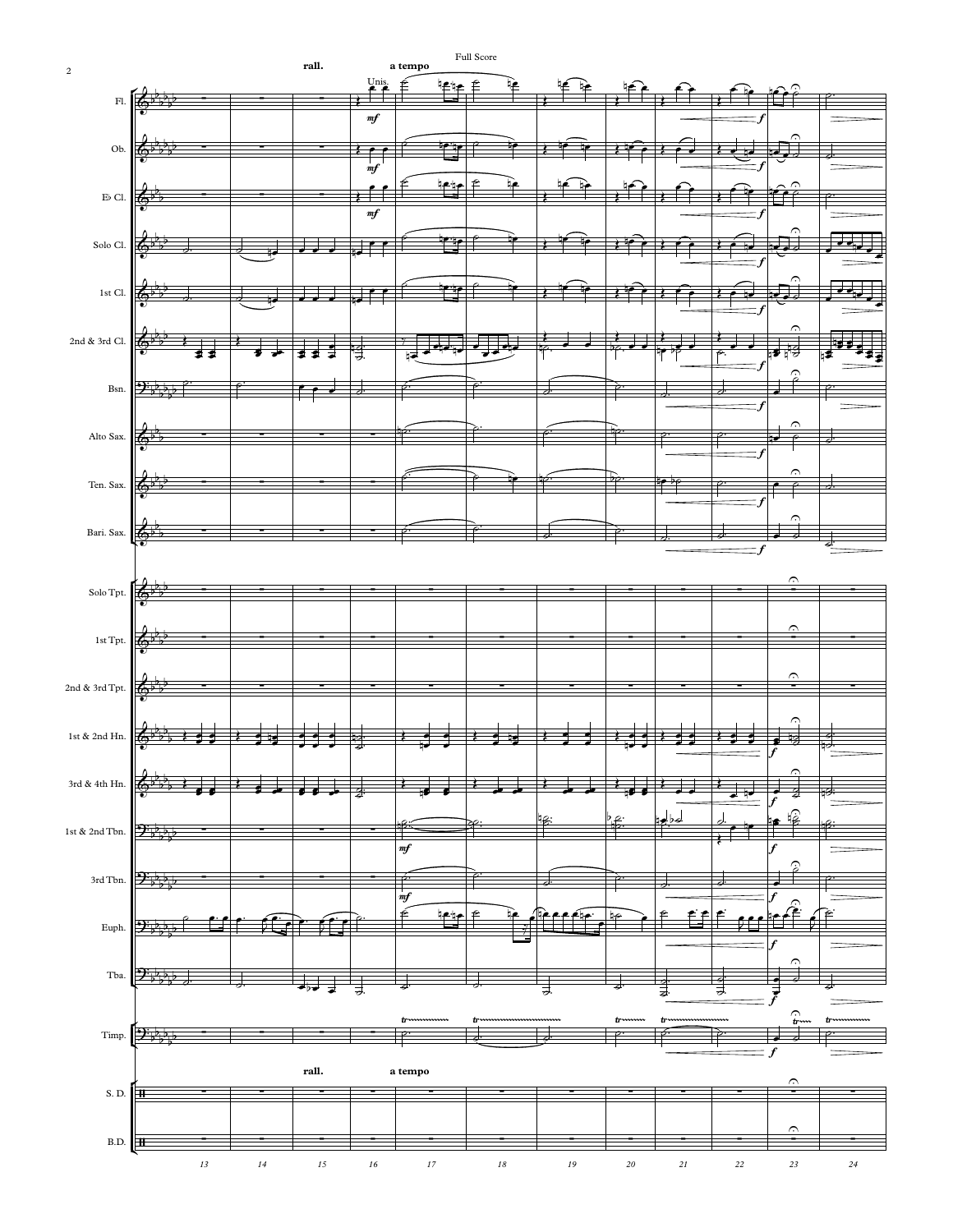

3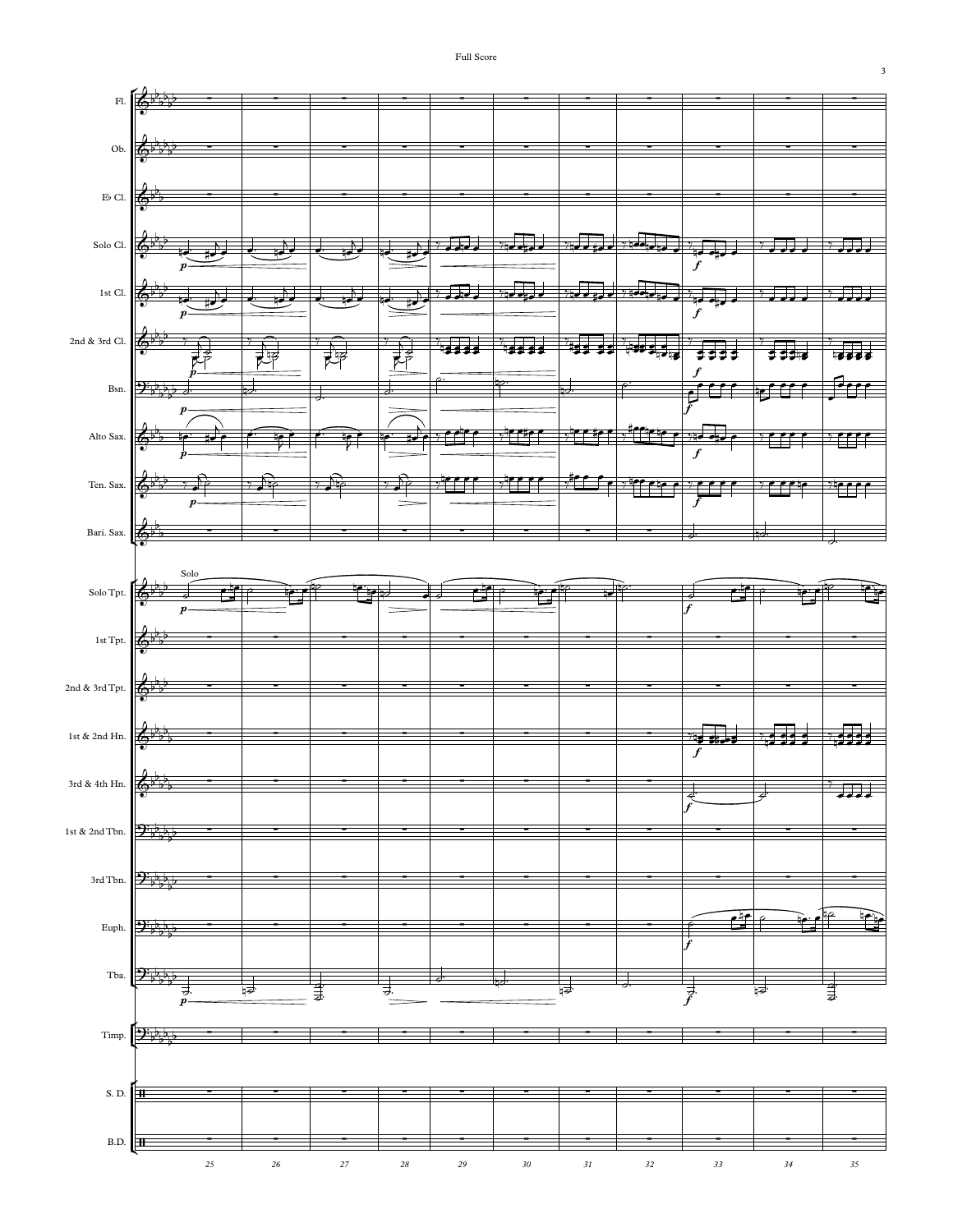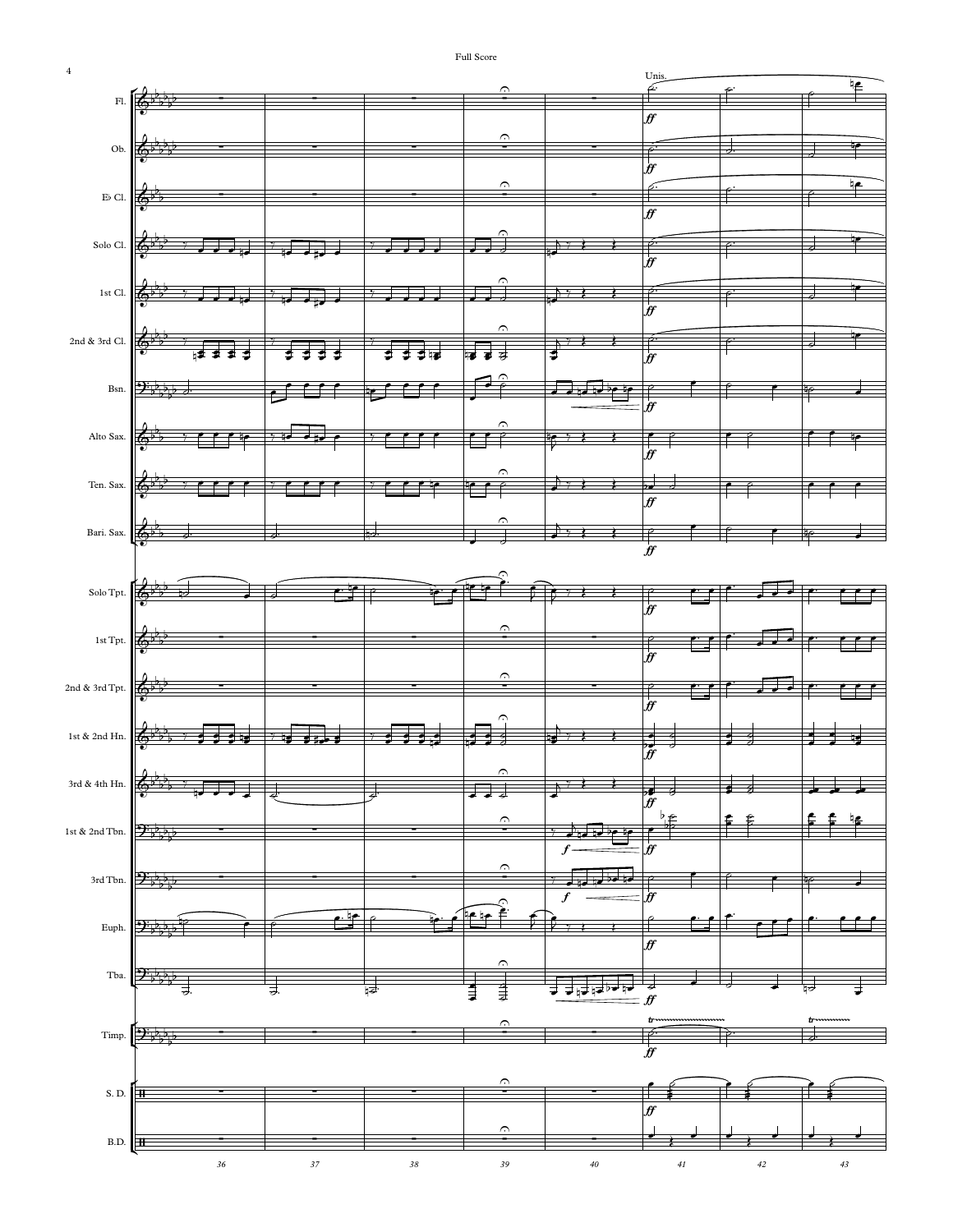| <b>Full Score</b> |  |
|-------------------|--|
|-------------------|--|

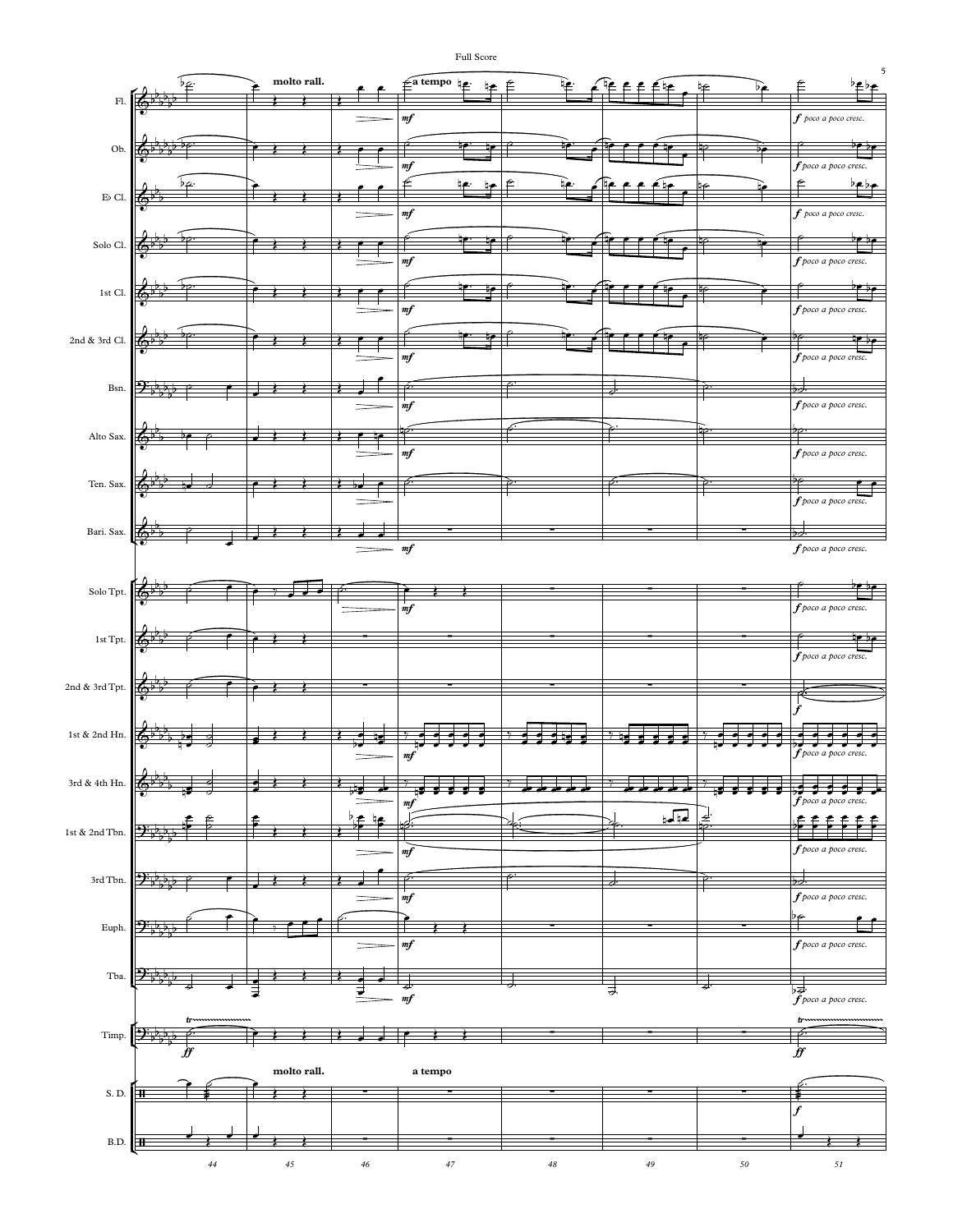